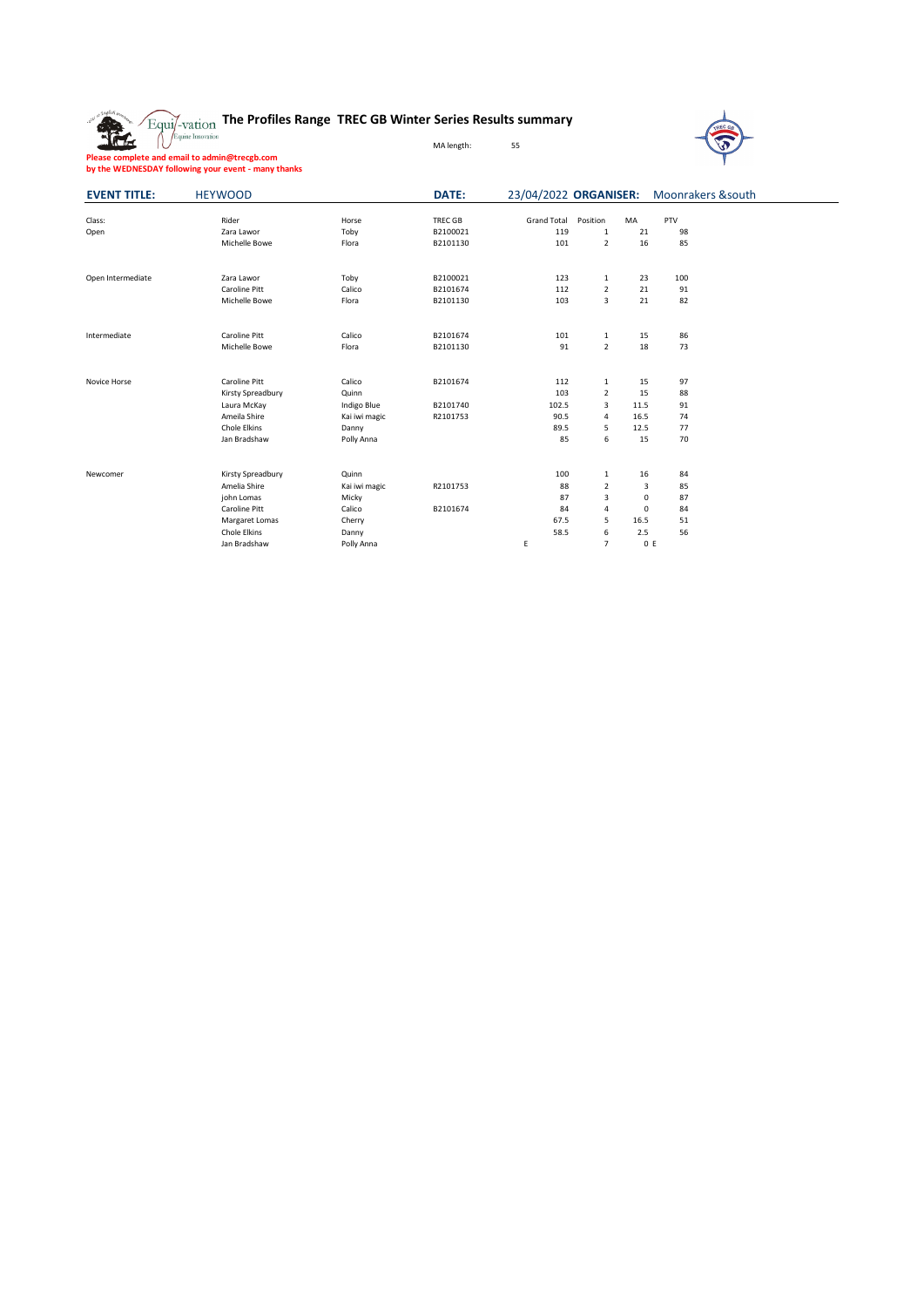|                     | Equil-vation      | The Profiles Range TREC GB Winter Series Class summary |                     |                       |                                     |                       |          |                                    |        |      |                    |              |          |
|---------------------|-------------------|--------------------------------------------------------|---------------------|-----------------------|-------------------------------------|-----------------------|----------|------------------------------------|--------|------|--------------------|--------------|----------|
|                     | Equine Innovation |                                                        |                     |                       |                                     |                       |          |                                    |        |      |                    |              |          |
| <b>EVENT TITLE:</b> | <b>HEYWOOD</b>    |                                                        | <b>DATE:</b>        |                       | 23/04/2022 ORGANISER:               |                       |          | <b>MOONRAKERS &amp; SOUTH TREC</b> |        |      |                    |              |          |
| <b>Class:</b>       | <b>Open</b>       |                                                        |                     |                       |                                     |                       |          |                                    |        |      |                    |              |          |
|                     |                   |                                                        |                     |                       |                                     |                       |          |                                    |        |      |                    |              |          |
|                     |                   |                                                        |                     |                       |                                     | Deductions For        |          |                                    |        |      |                    |              |          |
|                     |                   |                                                        |                     |                       |                                     |                       |          |                                    |        |      |                    |              |          |
|                     |                   | Ridden                                                 | Neck Rein<br>Ticker | Immobility<br>Bending | Rein Back<br><b>Bridge</b><br>Water | Low Branches          | circling | PTV                                | CANTER | WALF | <b>MA</b>          | <b>GRAND</b> |          |
| <b>RIDER</b>        | <b>TREC GB NO</b> | HORSE (very important)                                 |                     |                       |                                     | Jump                  |          | <b>TOTAL</b>                       |        |      | <b>TOTAL TOTAL</b> |              | $\delta$ |
| Zara Lawor          | B2100021          | Toby                                                   | 10                  | 10                    |                                     | 10                    |          |                                    |        |      |                    | 119          |          |
| Michelle Bowe       | B2101130          | Flora                                                  | 10 <sup>1</sup>     | 10                    |                                     | 10 <sup>1</sup><br>10 |          | 85                                 |        |      | 16                 | 101          |          |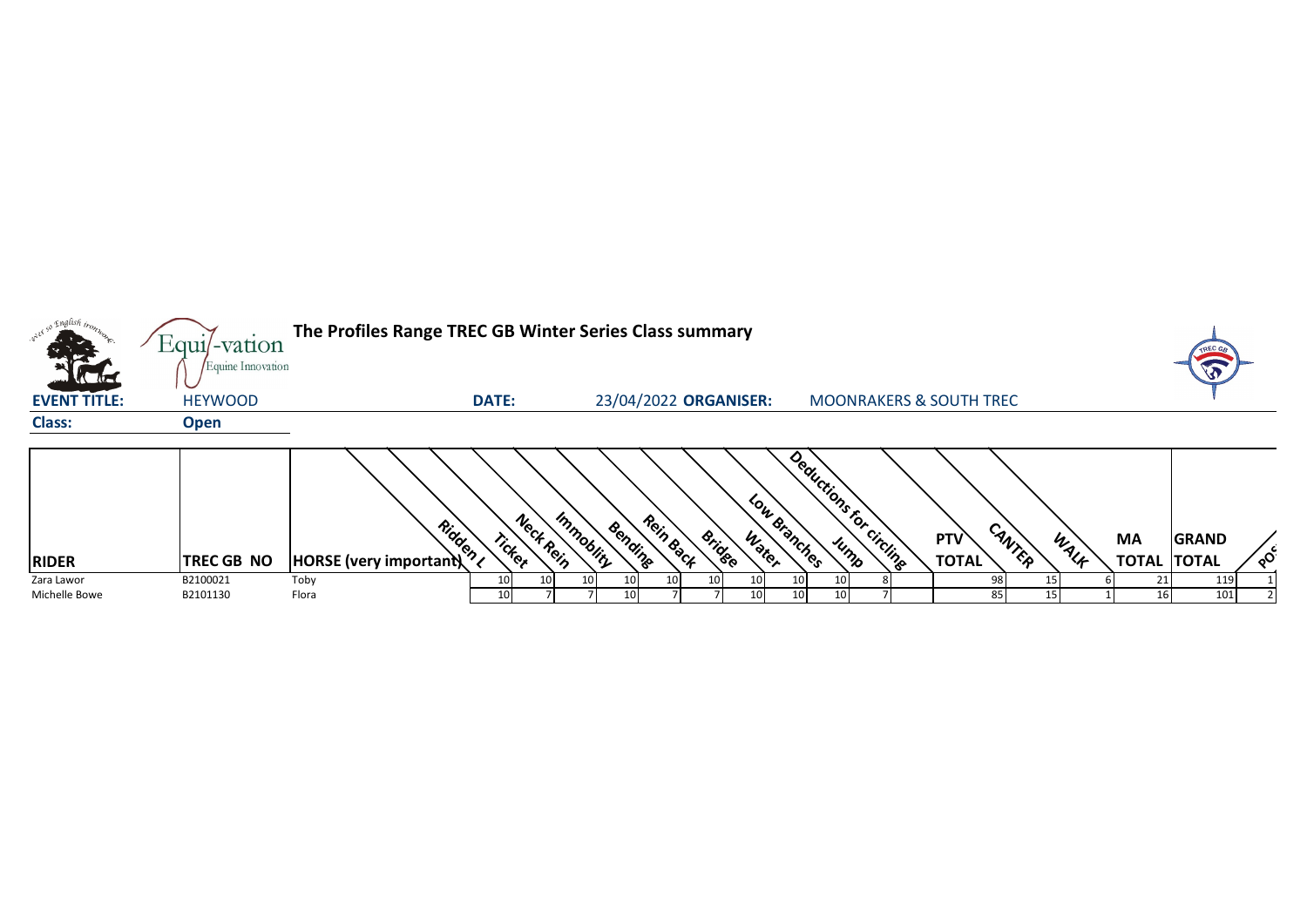|                            | Equil-vation<br>Equine Innovation | The Profiles Range TREC GB Winter Series Class summary |              |        |                            |                 |                       |                    |                                    |                            |        |      |                                 | TREC G       |          |
|----------------------------|-----------------------------------|--------------------------------------------------------|--------------|--------|----------------------------|-----------------|-----------------------|--------------------|------------------------------------|----------------------------|--------|------|---------------------------------|--------------|----------|
| तिल<br><b>EVENT TITLE:</b> | <b>HEYWOOD</b>                    |                                                        | <b>DATE:</b> |        |                            |                 | 23/04/2022 ORGANISER: |                    | <b>MOONRAKERS &amp; SOUTH TREC</b> |                            |        |      |                                 |              |          |
| <b>Class:</b>              | <b>Open Intermediate</b>          |                                                        |              |        |                            |                 |                       |                    |                                    |                            |        |      |                                 |              |          |
| <b>RIDER</b>               | <b>TREC GB NO</b>                 | Ridden ,<br><b>HORSE</b> (very<br>important)           | Jump         | Ticker | Low Branches<br>Immobility | Corridor        | Ditch                 | Neck Rein<br>Water | Deductions for circuits            | <b>PTV</b><br><b>TOTAL</b> | CANTER | WALF | <b>MA</b><br><b>TOTAL TOTAL</b> | <b>GRAND</b> | $\delta$ |
| Zara Lawor                 | B2100021                          | Toby                                                   | 10           | 10     | 10<br>10                   | 10 I            | 10<br>10              |                    |                                    | 100                        | 15     |      | 23                              | 123          |          |
| Caroline Pitt              | B2101674                          | Calico                                                 | 10           | 10     | 10                         |                 | 10<br>10              |                    |                                    |                            |        |      | 21                              | 112          |          |
| Michelle Bowe              | B2101130                          | Flora                                                  | 10           |        | 10                         | 10 <sub>1</sub> | 10                    |                    |                                    | 82                         |        |      | 21                              | 103          |          |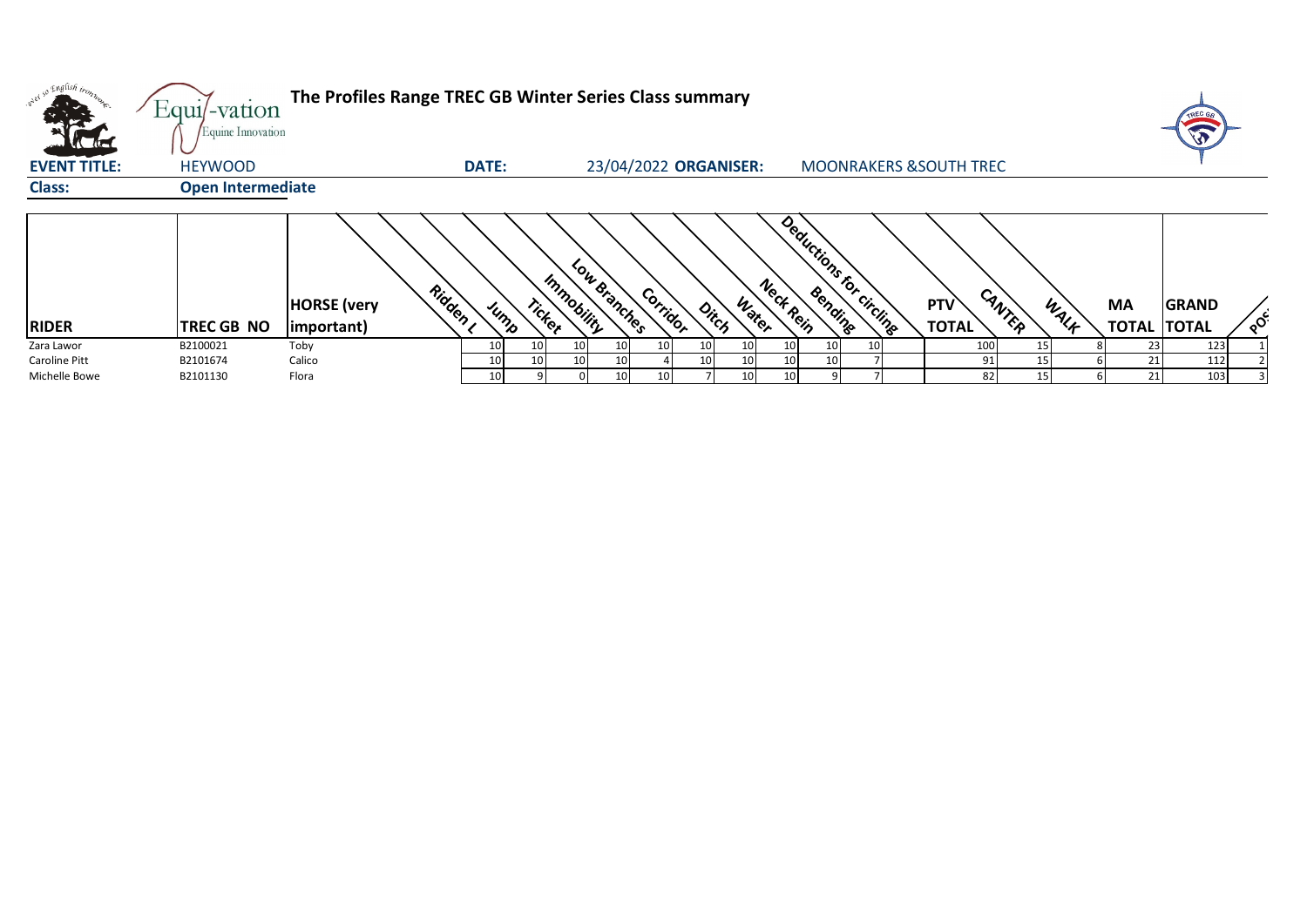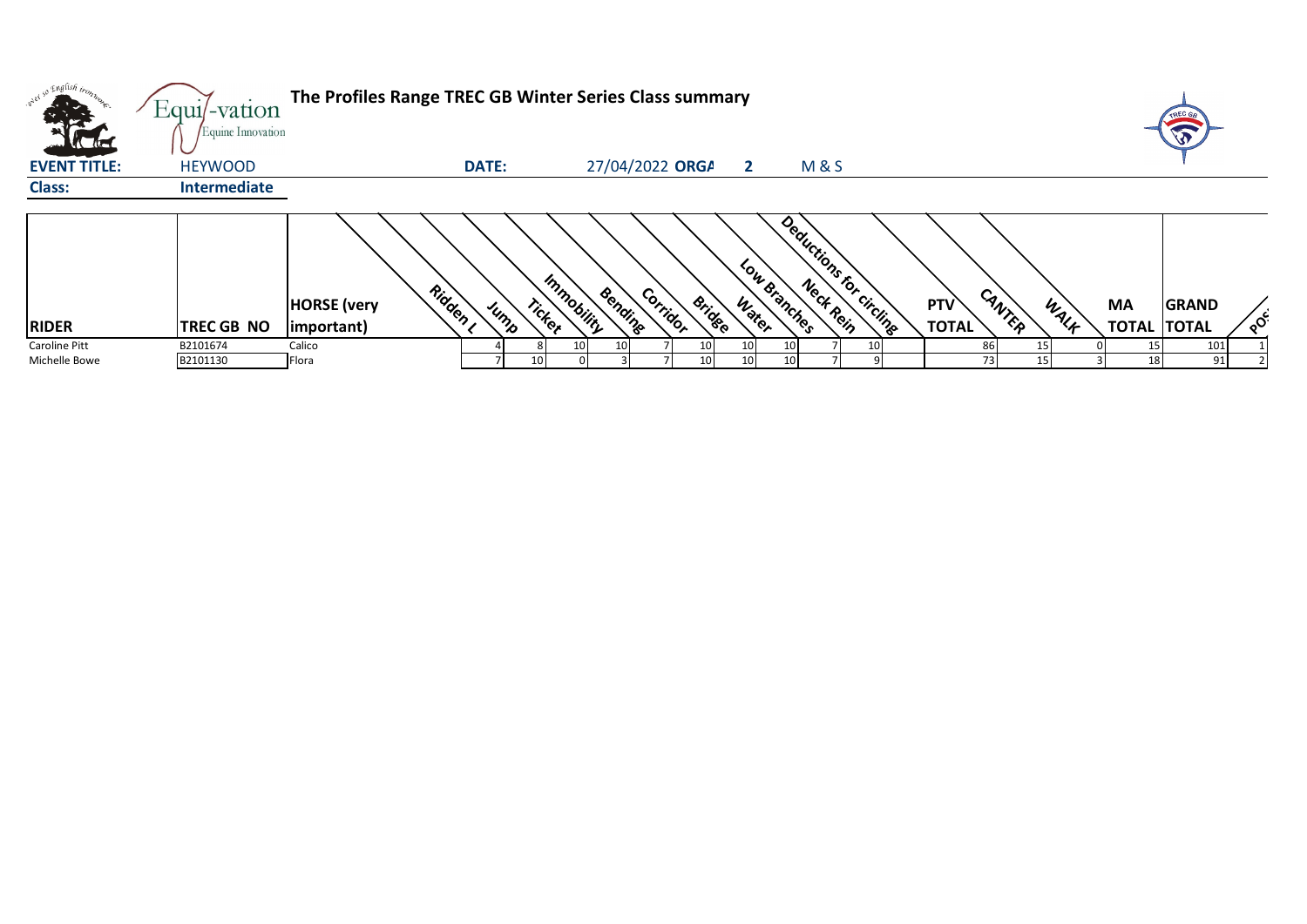| orel so English trong    | $Equi$ -vation<br>Equine Innovation | The Profiles Range TREC GB Winter Series Class summary |              |                      |         |          |                       |                 |                 |                 |                          |                            |        |      |                                 |              |          |
|--------------------------|-------------------------------------|--------------------------------------------------------|--------------|----------------------|---------|----------|-----------------------|-----------------|-----------------|-----------------|--------------------------|----------------------------|--------|------|---------------------------------|--------------|----------|
| <b>EVENT TITLE:</b>      | <b>HEYWOOD</b>                      |                                                        | <b>DATE:</b> |                      |         |          | 27/04/2022 ORGANISER: |                 |                 | <b>M&amp;S</b>  |                          |                            |        |      |                                 |              |          |
| <b>Class:</b>            | <b>Novice Horse</b>                 |                                                        |              |                      |         |          |                       |                 |                 |                 |                          |                            |        |      |                                 |              |          |
| <b>RIDER</b>             | TREC GB NO                          | All Rock (very important)                              | Neck Rein    | Immobility<br>Ticker | Bending | Corridor | <b>Bridge</b>         | Water           | Low Branches    |                 | Deductions for circlings | <b>PTV</b><br><b>TOTAL</b> | CANTER | WALF | <b>MA</b><br><b>TOTAL TOTAL</b> | <b>GRAND</b> | $\delta$ |
| Caroline Pitt            | B2101674                            | Calico                                                 | 10           | 10<br>10             |         |          | 10 <sup>1</sup>       | 10              | 10 <sup>1</sup> | 10 <sup>1</sup> | 10 <sub>1</sub>          | 97                         | 15     |      | 15                              | 112          |          |
| <b>Kirsty Spreadbury</b> |                                     | Quinn                                                  |              | 10<br>10             |         |          |                       | 10              | 10              |                 | 10                       | 88                         | 15     |      | 15                              | 103          |          |
| Laura McKay              | B2101740                            | Indigo Blue                                            |              | 10<br>10             |         |          | 10 <sup>1</sup>       | 10              | 10              |                 | 10 <sub>1</sub>          | 91                         | 8.5    |      | 11.5                            | 102.5        |          |
| Ameila Shire             | R2101753                            | Kai iwi magic                                          |              | 10<br>10             |         |          |                       | 10 <sup>1</sup> | 10 <sup>1</sup> |                 |                          | 74                         | 15     | 1.5  | 16.5                            | 90.5         |          |
| <b>Chole Elkins</b>      |                                     | Danny                                                  | 10           |                      |         |          | 10                    | 10              | 10              |                 | 10                       | 77                         | 12.5   |      | 12.5                            | 89.5         |          |
| Jan Bradshaw             |                                     | Polly Anna                                             |              | 10                   |         |          |                       | 10 <sup>1</sup> | 10 <sup>1</sup> |                 | 10                       | 70                         | 15     |      | 15                              | 85           |          |